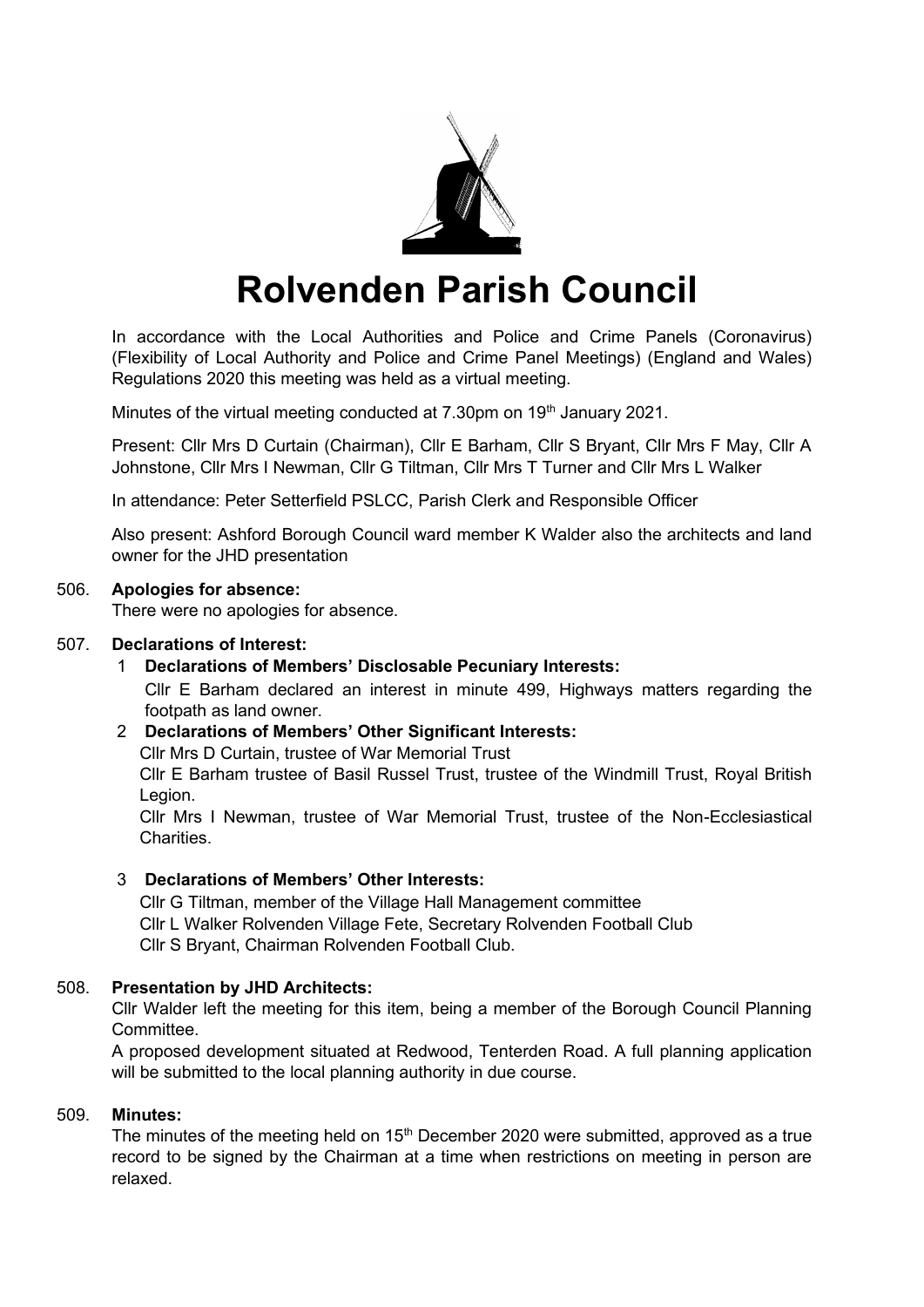# 510. **Planning Matters: 20/01746/AS & 20/01747/AS 40 High Street, Rolvenden –** Proposed rear conservatory.

# **Resolved: The Parish Council has no objection.**

### 511. **Highways Matters:**

1. Following the meeting on the  $15<sup>th</sup>$  December the Parish Clerk has sought information from Ashford Borough Council regarding the possible use of Section 106 monies to fund a footpath from Sandhurst Lane to the Windmill.

The response received quotes the terms of the agreement which states "The informal/natural green space contribution for the provision of or improvements to informal/natural green space and associated facilities in the area and maintenance thereof".

It has been indicated that a footpath in itself is not a problem it will be about where it is located, what its purpose is and will it link green space in the village.

Prior to the meeting Cllr Barham circulated to members a response from the Public Rights of Way Officer and an estimate for the installation of the footpath which would link two existing paths. The quotation was in the sum of £7,160 plus legal expenses.

# **Resolved by majority not to proceed with the construction of the footpath.**

2. Whilst a number of possible projects have been put forward on the Highways Improvement Plan before any will be considered Kent Highways will require an automatic traffic survey undertaken to ascertain the flow, type and speed of traffic. This will need to be funded by the Parish Council at an estimated cost of £600. The Parish Council is asked to agree to the undertaking of the survey.

# **Resolved by majority to undertake the survey when traffic flows return to a more normal level when restrictions on movement due to the covid pandemic are lifted.**

# 512. **Finance:**

Schedule of payments: Staff costs £928.29 Litter picking £150.00 Information Commissioner £40.00 SLCC (cyber awareness training) £58.80 (VAT £9.80) Rolvenden pre school£782.50 Rother Valley Press £397.00

Funds received in December Churchyard maintenance £1,160.00 Care Bear Scheme £610.00 Cook book project £1,084.50

Councillors Mrs Curtain and Mrs Newman verified the bank transactions

# **Resolved:**

**1 To authorise the payment of the invoices presented at the meeting.**